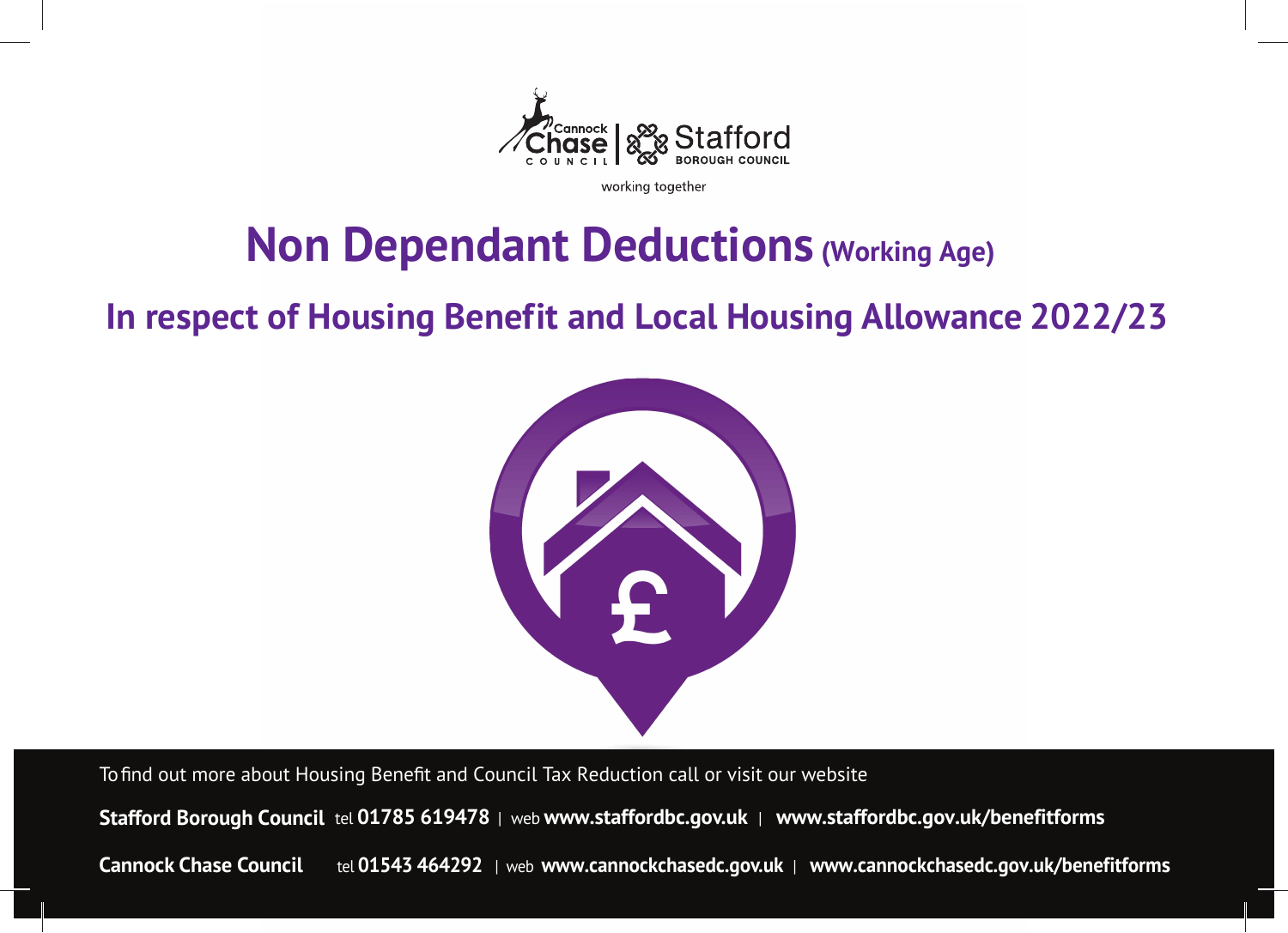## **Non-dependant deductions**

#### **Who non-dependants are**

Non-dependants are adults who normally share your accommodation with you but who are not dependent on you for financial support. Examples of non-dependants could be:

- grown up children who still live with you
- other adult relatives who live with you
- adult friends who live with you.

People not treated as non-dependants because they are not counted as part of your household include:

- children you are responsible for
- carers employed by a charity that charges for the service
- joint tenants
- sub-tenants, or tenants of people who own their house
- boarders
- landlords and their families.

### **Why non-dependants are important**

The law says that we must take a set amount off your Benefit for each non-dependant who lives with you. There are six different amounts, depending on the income of the non-dependant person.

Non-dependants are expected to pay towards the household costs, and some of what they pay will be for the rent.

A deduction is made because of this, even if the non-dependant doesn't pay you.

**When we do not deduct amounts for non-dependants** We **don't** make deductions if you or your partner are:

- registered blind or treated as blind
- getting the care component of Disability Living Allowance or Attendance Allowance.

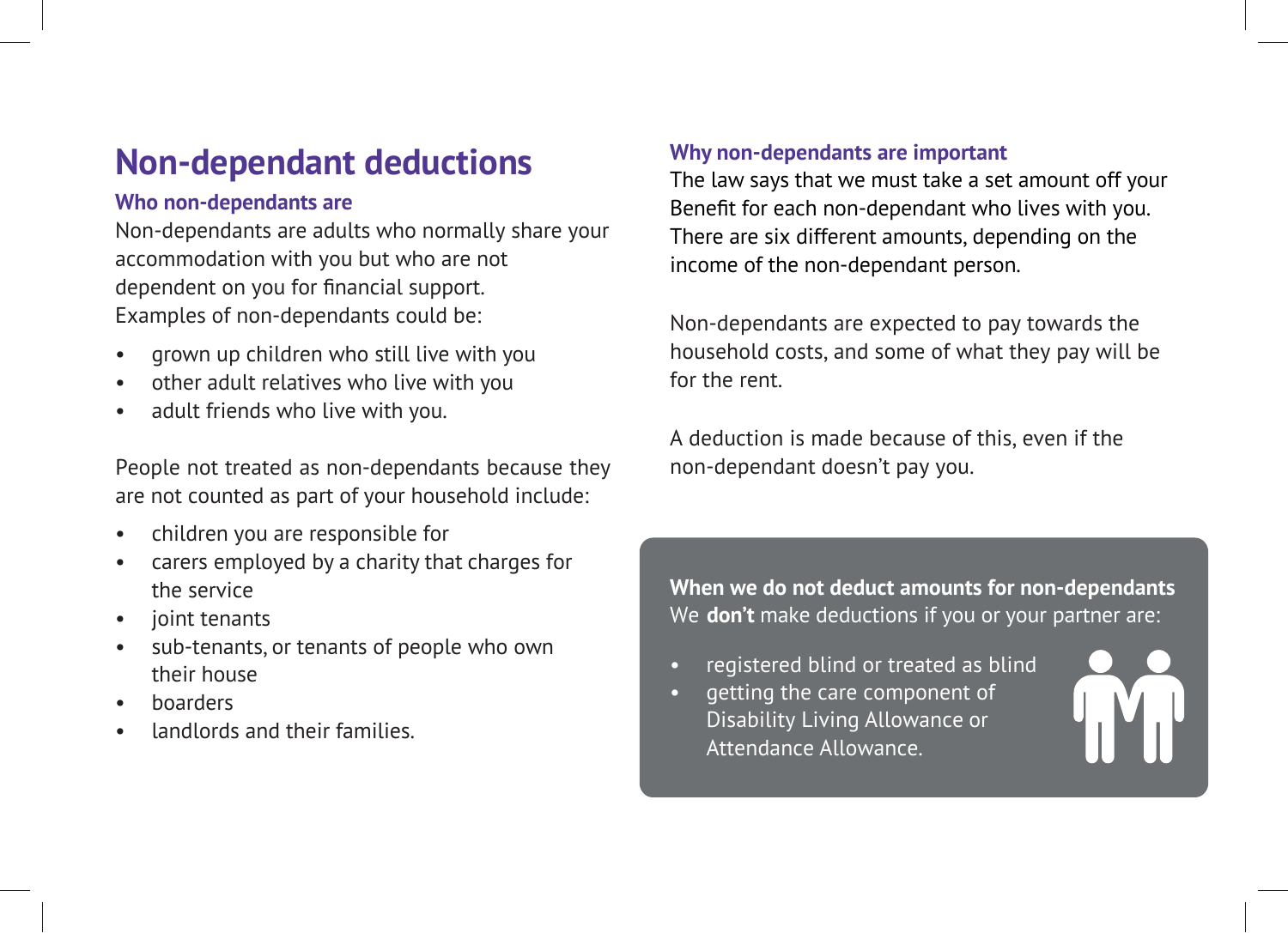### **We don't make deductions if the non-dependant person in your household:**

- is under 18
- has a normal home somewhere else
- is a full-time student
- is a prisoner
- has been a patient in hospital for 52 weeks or more
- is under 25 and on Income Support or Income Based Jobseekers' Allowance.

### **Changes to non-dependants if the claimant or partner is 65 or over**

If the claimant or partner is 65 or over and Benefit goes up as a result of a change in the non-dependant deduction, we must implement the increase straight away. However, if the claimant or partner is aged 65 or over and Benefit goes down as a result of a change in the non-dependant deduction, we must allow 26 weeks before we amend the amount.

#### **Non-dependant deductions**

The amounts deducted are in the chart overleaf. Because Council tenants pay rent over 50 weeks of the year, the non-dependant deductions are slightly higher. These are in the second column.



**This document can be provided in braille, on audio cassette tape/disk, large print and in other languages on request to Cannock Chase Council on 01543 462621.**